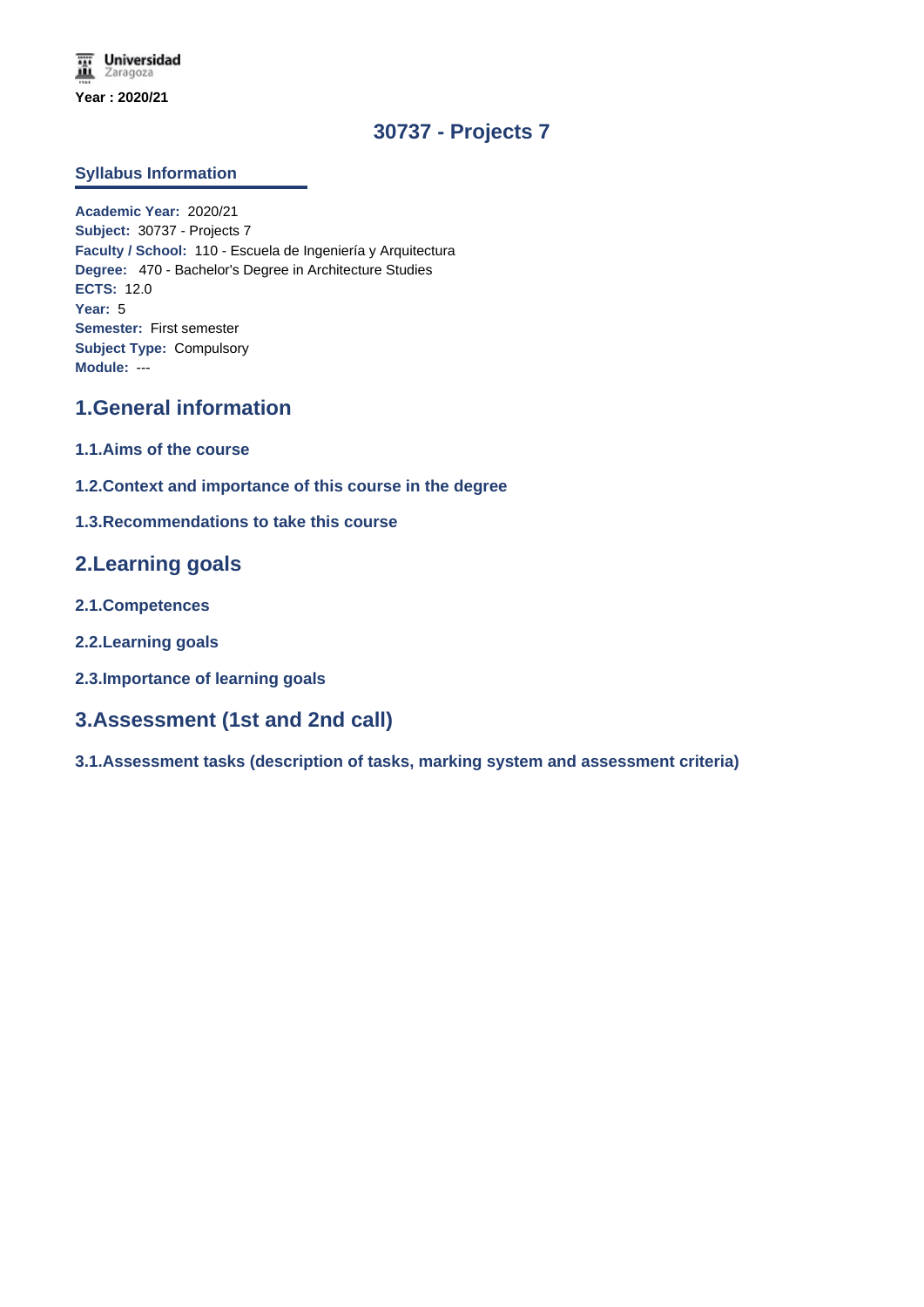The student has to consign the course exercises in intermediate and final deadlines, and has to include all the documentation defined by the teachers depending on the course of the exercise. With the objetive of evaluate the student knowledge and skills It is neccessary to complete all the documents required in each deadline. If the course is not passed in its continuous period, the teacher will define a project for vocational period to consign in final exam date or an exam with a duration of two weeks.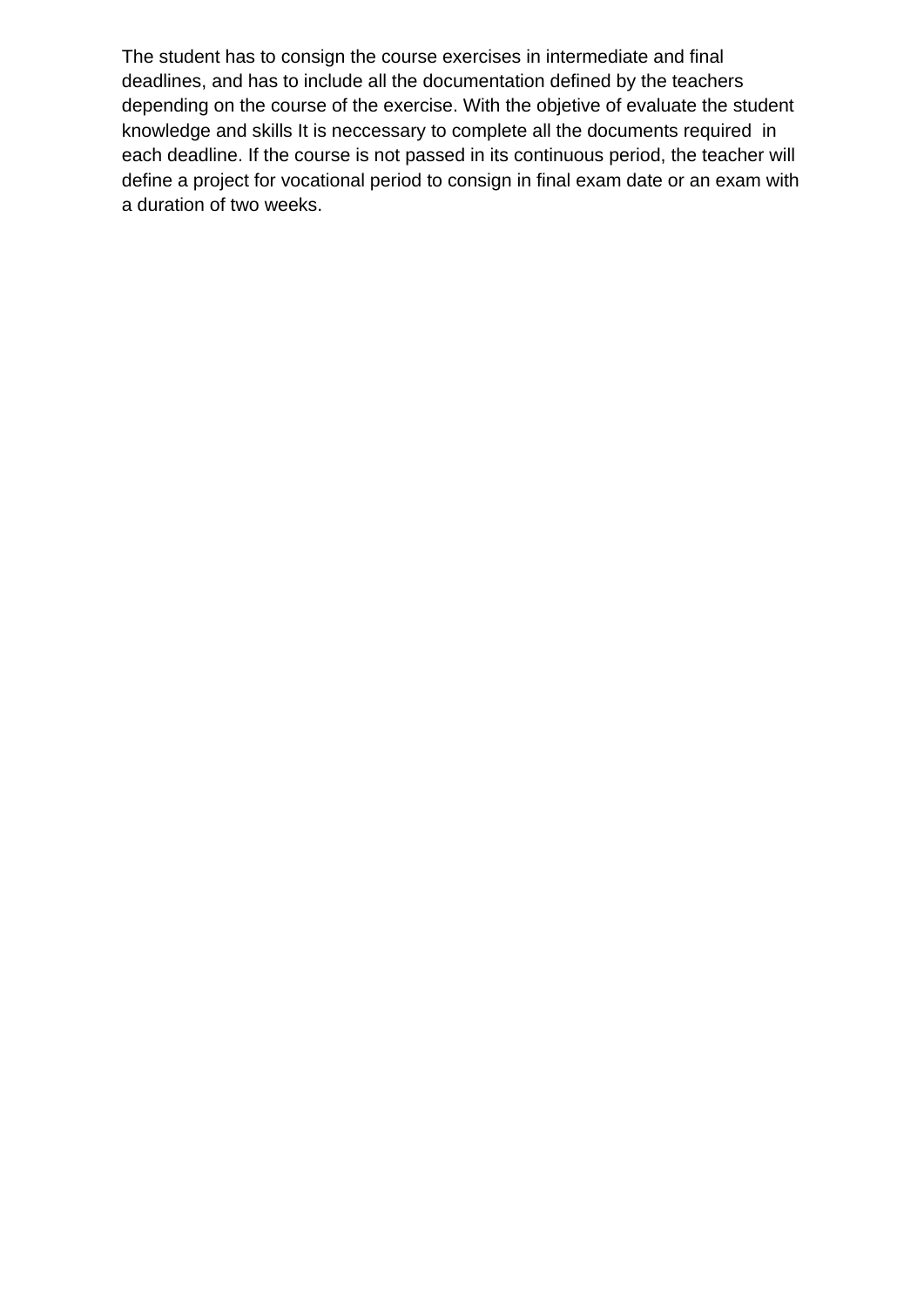# **4.Methodology, learning tasks, syllabus and resources**

## **4.1.Methodological overview**

The methodology followed in this course is oriented towards the achievement of the learning objectives: architecture and heritage, intervention criteries, construction, and structure. A wide range of teaching and learning tasks are implemented, such as theory sessions, workshops, design reviews, jurys, and visits.

The development of the design exercises is weekly guided by teachers. The learning process is based on a continued training. The teaching methodology is based on experimentation and personal research, logically guided and nourished with the resources provided by teachers. The creative process is not understood as a copy, it is rather thought as the continuation of exemplary projects. The student is provided with a specific bibliography directly related to the proposed topics. Each student must analyze these projects performing interpretive sketches in his personal notebook.

## **4.2.Learning tasks**

This course is organized as follows:

- **Theory sessions**. These sessions which are addressed to all students will be based on issues related to the proposed exercise. These classes are intended to illustrate and form the visual intelligence of the student.
- Design reviews in the **Workshops**, individualized on the work of each student. These critics will be conducted in small groups of 15 students, so that the student may participate in the comments, not only about his/her project, but on the other classmates'.
- **Design reviews**. For the whole group, these sessions are conducted referring to selected projects that can enlighten all students.
- Intermediate and final jurys, involving external professors.
- **Visits** to external centres.

## **4.3.Syllabus**

This course will address the following topics:

- 1. Architectural design, history and time
- 2. The value of history as a source of knowledge for the project: memory, pre-existing conditions and continuities
- 3. Yypological transformations and the renunciation of type in modernity
- 4. Classical tradition and vernacular tradition: the historical continuity of architectural order
- 5. Modern project and historic environment
- 6. Parallel searches the modern project and timelessness
- 7. Intensity and scale: the value of the small
- 8. Criteria for intervention in the modern built heritage
- 9. Architectural project and its strategies in times of *re*
- 9. Issues of form and figure in the integral rehabilitation: integration strategy
- 10. Rehabilitation and intervention: the strategy of the architectural project as the urban solution
- 11. Cultural revitalization and industrial heritage: the strategy of revealing the existing